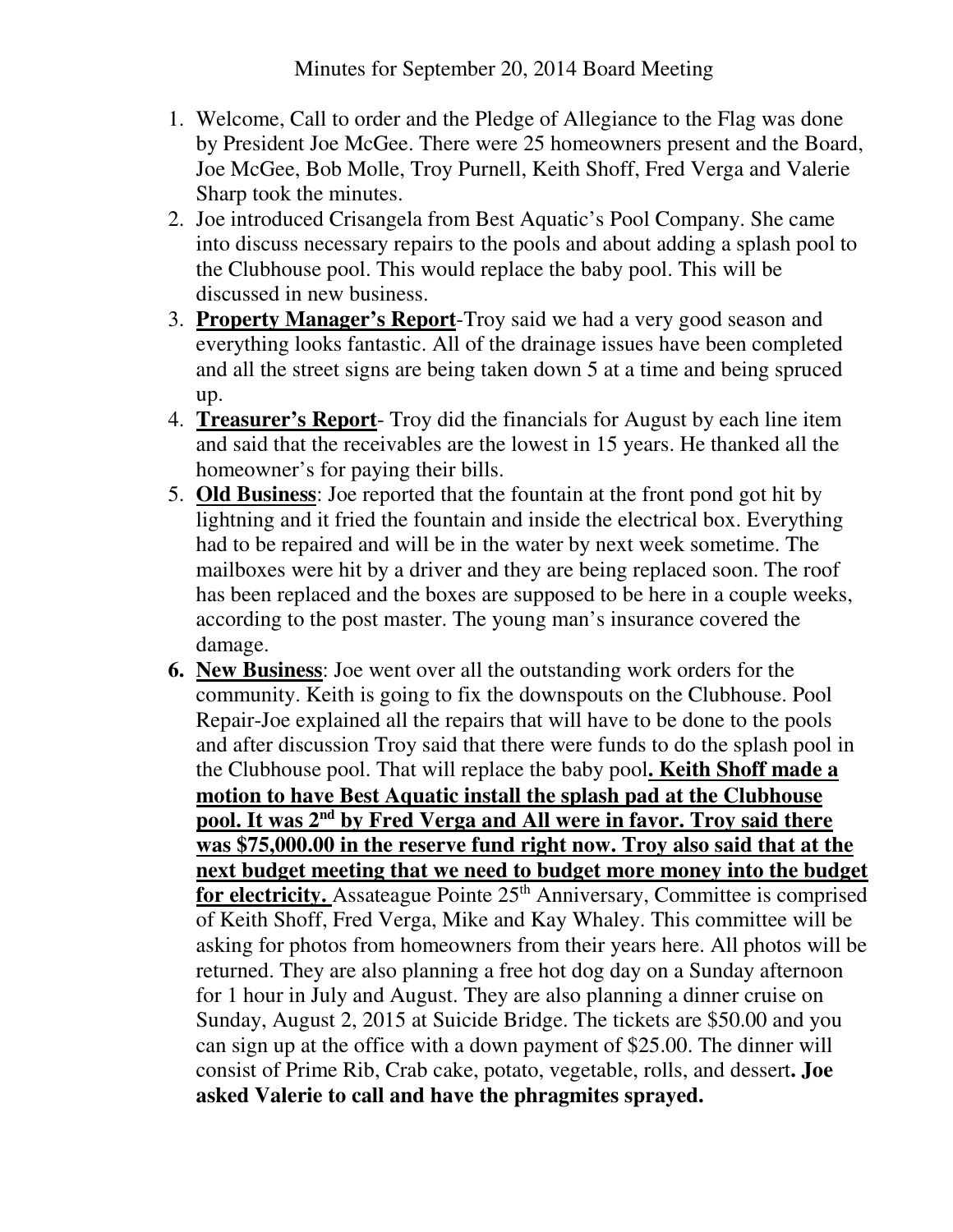7. **Storage Yard Report**-**Dale Verga** reported that all letters have been sent out 3 do not have proper paper work and 2 haven't paid. Valerie said that one of those homeowners had died. Joe said if paperwork has not been submitted in 14 days to contact Troy to have the items removed from the slip, and it is to be billed to the homeowner**. Beautification Committee**-**Missy Clark** wanted to thank everyone that has helped this committee. **WIFI-Barry King** reported that the root of the problem has been taken care of and 2 additional antennae's will be added to the dead zones. The routers and modems had to be upgraded and we will be staying with the high speed all year round. **Pools-Barry King** reported we had a stellar year for nonbreakage. There were no umbrellas broken this year and the chairs, chaise lounges and tables that did break were the oldest ones we have**. We will have to order 32 chaises, 10 tables. New Pool signs-must be 15 years old, no glass on pool decks and hours of pool operation is a Maryland regulation. We will need a total of 6 new signs for each one of the gates.**  Barry also added that the Rec. Center back exit gate should be moved, so as to be exit compliant. Joe and the Board thanked Barry for all his work on the WIFI and Pool committees and everything else he has help fix, repair, or organize in the community. Entertainment Committee- Mike and Kay Whaley thanked everyone who has volunteered and chaired a committee. All of our events have been very successful this year. Sam Fluck's daughter did a candy bingo and it was a good event. Having the movie and bingo nights during the week went very well. This was our first year trying it during the week, and it did well. **Paddle boat- Captain Mike Whaley** reported that all of the boats will be out of the water by the end of October. Mike said this year they added chains to the dock boxes to prevent the lids from being left open to the elements. The Worker's party will be held October 18, 2014 this year. Invitations will be going out next week. **ECC-Cathy Ortel** reported that we are regressing instead of progressing. She explained the complete process of inspections, letters of violation, re-inspecting, etc. during a season. There are several things that are out of control-mainly dog issues, weeding and homeowners not responding or doing the work that needs to be completed for each violation. Cathy explained the scope of work is out of control and several people that have served on the committee are spending several hours on re-inspections and are not available and would like to spend time enjoying their home here at the pointe. Cathy has asked for the Board to consider hiring a full time person to handle the complaints, violations and incident reports. There are several people this year that haven't filled out ECC forms for work that is being done on their properties. Cathy said that we are need of someone to track down and follow thru with letters and responses to violations. **Joe McGee asked Cathy to submit a letter with the job description and classification of these jobs to be taken care of.**